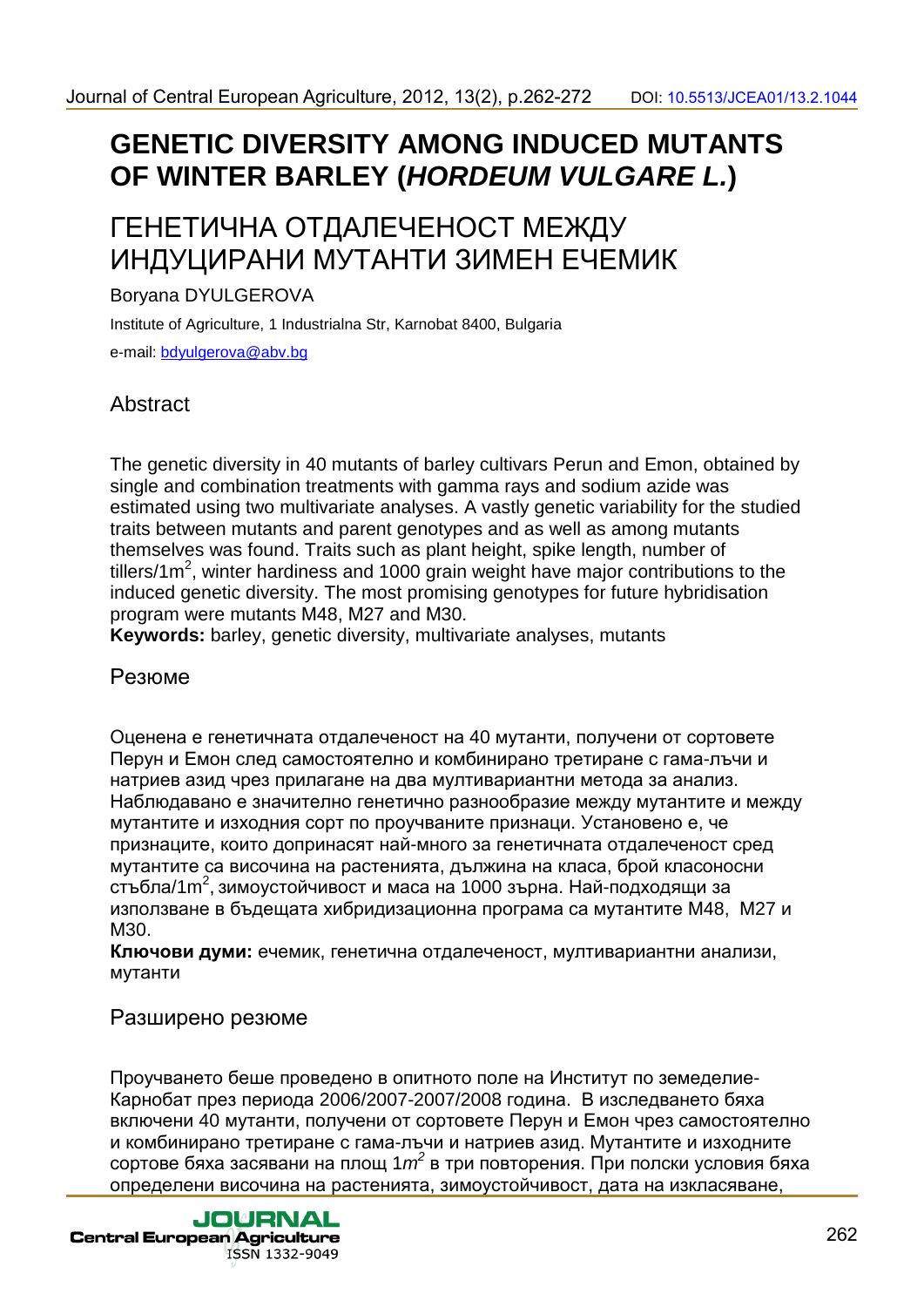чувствителност към брашнеста мана- Erysiphe graminis и ленточна болест-Helminthosporium gramineum, брой класоносни стъбла/1m<sup>2</sup>. Върху 10 рандомизирано взети растения от всеки генотип и от всяко повторение бяха отчетени: дължина на класа, дължина на осила, брой класчета в клас, брой зърна в клас, тегло на зърното от клас и маса на 1000 зърна. Генетичната отдалеченост беше оценена с помощта на два мултивариантни метода за анализ – анализ на главните компоненти и кластерен анализ. И двата използвани метода за оценка на колекцията от мутанти демонстрираха, че в резултат на индуцирания мутагенезис е създадено генетично разнообразие по проучваните признаци. Установено беше, че признаците, които допринасят наймного за генетичната отдалеченост сред мутантите са височина на растенията, дължина на клас, брой класоносни стъбла/1m<sup>2</sup>, зимоустойчивост и маса на 1000 зърна. Извършеното групиране на мутантите в нашето проучване ще улесни използване им в комбинативната селекция. Поради добро съчетание на агрономически важни признаци мутантите М48, М27 и М30 бяха определени като подходящи за включване в селекционната програма.

#### Introduction

Experimental mutagenesis is used to generate additional genetic variability for crop improvement. In mutation breeding programs it is a common experience that mutations result in a spectrum of phenotypic changes, due to the pleictropic action of the mutated genes or the additional mutational effects on an individual plant. Univariate analysis would not be adequate to distinguish the mutants with many differences in the agronomic traits. Alternatively, multivariate analysis which takes into consideration several traits simultaneously would be a dependable method in determining differences among the induced mutants. Use of multivariate analysis for identification and classification of mutants has earlier been reported in rice (Chandra et al. 2007), finger millet (Muduli and Misra, 2008), grasspea (Kumar and Dubey, 2003).

The present study was undertaken with objectives: a) to assess and evaluate genetic diversity of barley mutants; b) to identify characters which contribute maximum to genetic diversity and c) to identify suitable mutants for future use in breeding programs in barley.

#### Material and method

This research was conducted in the 2006-2007 and 2007-2008 growing seasons in the experimental field of the Institute of Agriculture – Karnobat, Southeastern Bulgaria.

The soil of experimental field was slightly acid (pH is 6.2) leached chernozemsmolniza. Long term average precipitation for this region was 422.1 mm per growing season. The amount of precipitation in the first year growing period was much lower (277.8 mm) than that in the second year (509.5 mm).

As plant materials, mutants derived from the varieties Perun (Navushtanov, 1997) and Emon (Mersinkov, 2003) of barley (Hordeum sativum L.) were used. Perun and Emon are widely grown in Bulgaria winter two-rowed malting barley varieties developed by the Institute of Agriculture – Karnobat.

Seeds of two varieties were submitted to single and combined treatments with gamma rays and sodium azide. Irradiation was applied on air-dry seeds with dose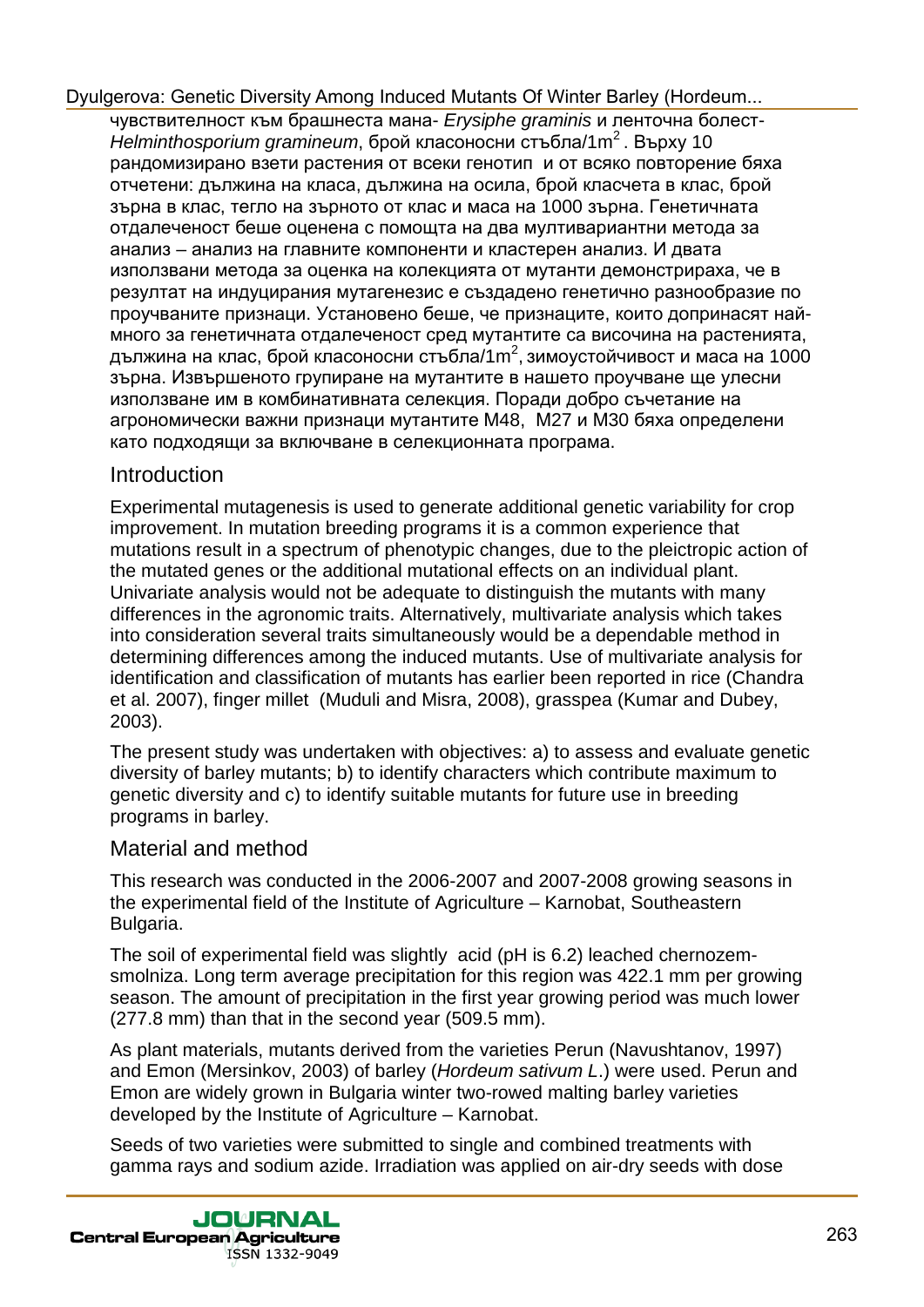100, 200, 300 Gy gamma rays <sup>60</sup>Co. For chemical mutagens treatment, seeds were presoaked in distilled water for 16 hours followed by treatment in freshly prepared 1.0 and 2.0 mM solutions of sodium azide at pH 3.0 for 2 hrs at  $25 \pm 2^{\circ}$ C. Immediately after treatments, the seeds were thoroughly washed in tap water. In combined treatment immediately after irradiation with 100 Gy seeds were presoaked for 16 hours and treated with 1.0 mM sodium azide.

 $M_1$  plants grown after mutagenic treatments were propagated based on the spike progeny method. The  $M<sub>2</sub>$  seeds obtained from the main-stem spike were sown to rows. Selection of mutants was carried out in the  $M_2$  and  $M_3$  generations.  $M_2$  plants showing a difference from the control and plants with desired phenotypes were harvested individually. Then  $M_3$  progeny from selected  $M_2$  plants according to the pedigree selection procedure were grown. The mutants with desired changes were transferred to the M4 generation.

In M5 and M6 generations selected stable mutants were evaluated for 12 traits (Table 1). The traits not scored in the field (SL, AL, SN, GN, GW, TGW) were measured in the laboratory on ten plants sampled from the middle of the plot of each genotype in each replication. Heading period was determined as day between the emergence of plants date and the heading date of 75% of the plants in the plot. Susceptibility to Erysiphe graminis f. sp. hordei and Helminthosporium gramineum were measured according to an scale from 1, fully resistance – plants are without visible symptoms of infection, to 9, the highest susceptibility – extreme infection on entire plants. A 1-9 scale was used for scoring winter hardiness 1- very low (below 60% survival plants), to 9 – very high (above 95% survival plants after winter).

The experiments were organized in a Randomized Complete Block Design with 3 replications. Each plot consisted of five 120 сm rows, 20 сm apart. Sowing was performed by hand on October 22, 2006, in the first year of the trial and on October 25, 2007, in the second year. Standard agronomic and plant protection practices were used.

Two multivariate analyses - principal component and cluster analyses were utilized for the evaluation of mutants. Principal component were obtained by SPSS 12.00 for Windows. The cluster analysis was performed using the program Statistica that adopts Euclidian distance as a measure of dissimilarity and the Ward's method as the clustering algorithm (Ward, 1963). Before computing our data were standardized.

Table1. Name and abbreviations of agronomic characteristics evaluated in winter barley mutants

| Characters                                               | Codes      |
|----------------------------------------------------------|------------|
| Spike length (cm)                                        | <b>SL</b>  |
| Awn length (cm)                                          | AL         |
| Spikelet number per a spike                              | <b>SN</b>  |
| Grain number per a spike                                 | GN         |
| Grain weight per a spike (g)                             | <b>GW</b>  |
| 1000 grains weight (g)                                   | <b>TGW</b> |
| Plant height (cm)                                        | <b>PH</b>  |
| Days to heading                                          | DH         |
| Susceptibility to <i>Erysiphe graminis</i> (scale 9-1)   | EG         |
| Susceptibility to Helminthosporium gramineum (scale 9-1) | HG         |
| Winter hardiness (scale 1-9)                             | WH         |
| Spike number per $1m^2$                                  | <b>NS</b>  |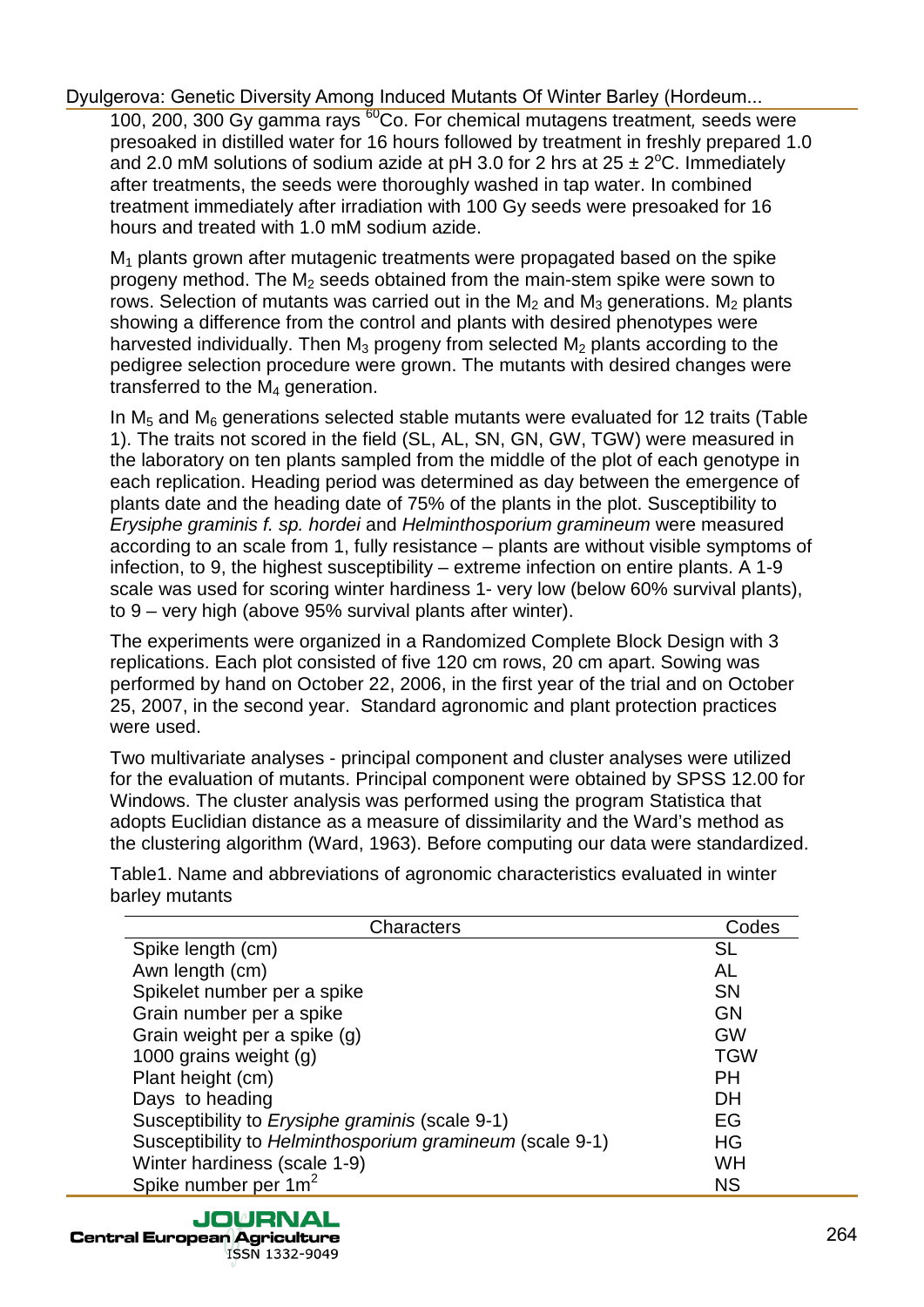#### Results and discussion

Large variability was observed for most of the characters studied (Table 2). According to the type and density of the spike, studied two-rowed barley mutants might divide into three botanical varieties: var. erectum (11 mutants derived from the cultivar Emon), var. nutans (10 mutants derived from the cultivar Perun and 7 from Emon), var. zeocritum (8 mutants derived from the cultivar Emon). Four six-rowed mutants - М57, М58 и М59 from Emon and М28 from Perun were also included in this study.

Spike length ranged from 4.19 to 11.67 cm with coefficient of variability of 11.67 per cent. Awn length varied from 2.35 to 18.40 cm. Spikelet number per a spike varied from 25.42 to 80.12 cm with a CV 37.73 per cent. Grain number per a spike ranged from 19.01 to 60.73 and CV was 27.69 per cent. Grain weight per a spike varied from 0.82 to 2.07 g and with a CV of 18.62 per cent. Weight of 1000 grains ranged from 27.25 to 55.15 g in the mutants evaluated. The CV observed was 15.77 per cent. Plant height varied from 51.0 to 104.0 cm and with a CV of 14.14 per cent. Days to heading ranged from 186 to 196 days and CV was 21.14 per cent. Susceptibility to powdery mildew (Erysiphe graminis f. sp. hordei) showed a wide range of 1 to 8 score with a CV of 51.45. Wide variation in susceptibility to barley stripe (Helminthosporium gramineum) showed different barley mutants. Maximum CV (63.47 %) was observed for this character. Winter hardiness ranged from 9 to 1 score with a CV of 42.28 per cent. Spike number per  $1m^2$  varied from 286 to 792 and with a CV of 26.33 per cent.

The variation studied through Principal Component Analysis revealed that three principal components having greater than 1 eigenvalues contributed 71% of the total variation (Table 3). It was found that Principal Component 1 (PC1) contributed 34.98%, whereas PC2, PC3 contributed 23.54% and 12.63% respectively of the total variation. The traits, which contributed positively to PC1 were plant height (0.787), spike length (0.739), number of tillers/1m<sup>2</sup> (0.729) winter hardiness (0.677), 1000 grain weight (0.623) and grain weight per a spike (0.567). Heading days and resistance to powdery mildew contributed negatively to the first component. Maximum genetic variance to PC2 was contributed by number of spiklets and grains per spike. 1000 grain weight had a negative contribution for this component. In the case of PC3, grain weight per spike contributed positively and resistance to Helminthosporium gramineum had a negative contribution.

Figure 1 displays a biplot in the dimension of the first and second PCs. Parent variety Emon and two poly-rowed mutants - М58 and М59, derived of this variety had positive values for PC1 and PC2. Most of mutants derived from Emon (М35, М29, М33, М34, М32, М36, М37, М39), belong to var. erectum and almost all of the mutants of var. zeocritum (М49, М50, М51, М52, М53, М55) had negative values for first and second PCs. Almost all mutants from var. nutans had positive values for PC1 and negative values for PC2. Positive values for PC2 and negative values for PC1 had 6 mutants (М54, М31, М41, М38, М28 и М57).

To have a clear idea of the patterns of variation in the traits correlated with the third principal component (grain weight per spike and resistance to Helminthosporium gramineum) in relation to the differences in the agronomic traits correlated with the first principal component, the distribution of the mutants was plotted along the axes of the first and the third principal components (Figure 2). All mutants from the var. zeocritum had negative values for PC3. Highest positive value for PC3 had a М57- a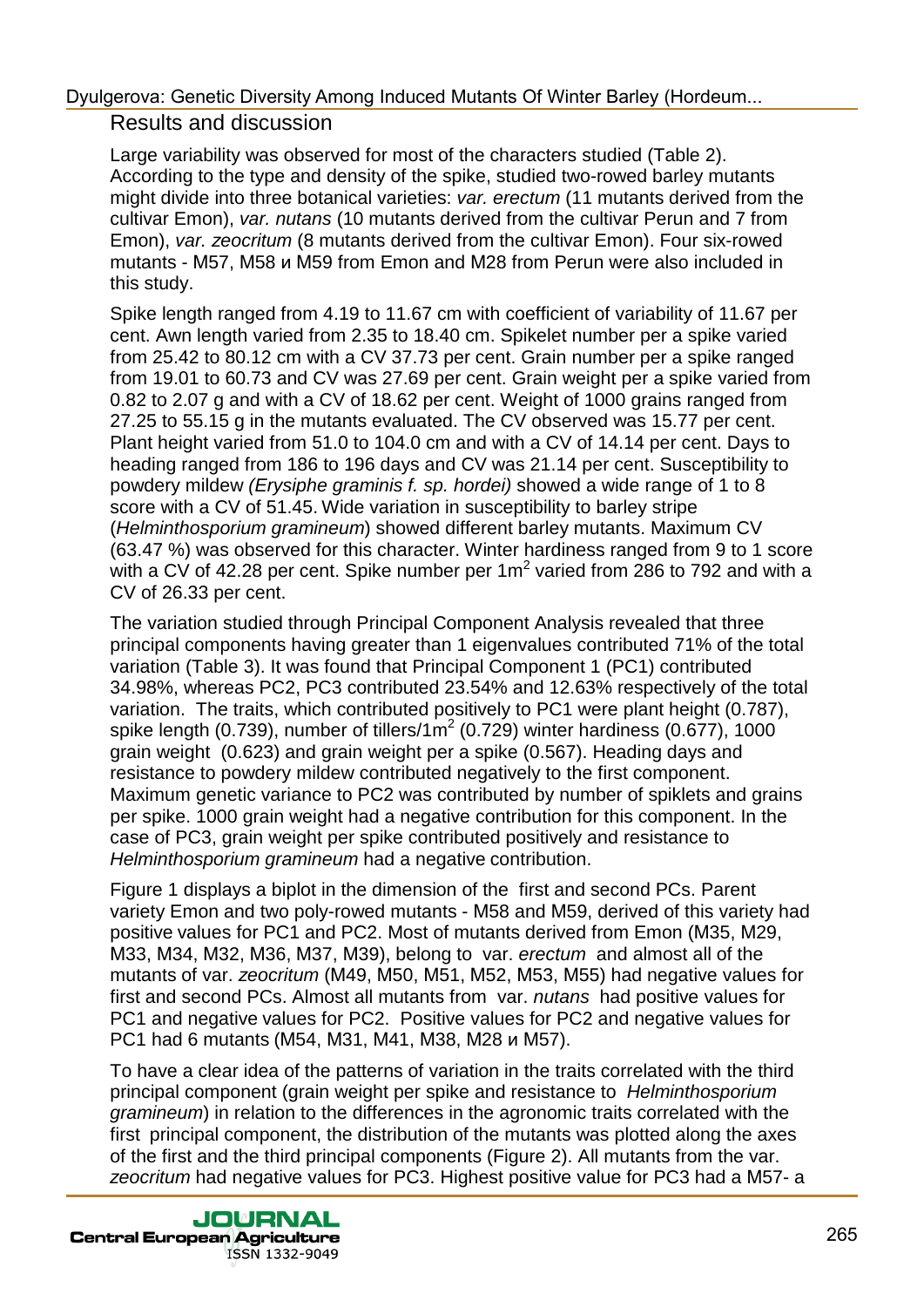Table 2. Mean values of 12 agronomic characters of barley mutants, derived from cultivars Perun and Emon (2007-2008)

| Genotypes       |           |           |                   |           |           | Characters  |             |      |                         |                |                         |           |
|-----------------|-----------|-----------|-------------------|-----------|-----------|-------------|-------------|------|-------------------------|----------------|-------------------------|-----------|
|                 | <b>SL</b> | <b>AL</b> | SN                | <b>GN</b> | <b>GW</b> | <b>TGW</b>  | PH          | DH   | EG                      | HG             | WH                      | <b>NS</b> |
| Perun           | 9.14      | 16.43     | 26.78             | 23.66     | 1.48      | 48.48       | 101.0       | 190  | $\overline{2}$          | 3              | 8                       | 692       |
| M20             | 9.75      | 17.67     | 28.03             | 25.75     | 1.36      | 50.45       | 97.0        | 188  | $\overline{c}$          | 3              | $\overline{7}$          | 656       |
| M21             | 8.21      | 11.23     | 27.07             | 24.00     | 1.27      | 55.13       | 100.0       | 188  | $\overline{\mathbf{c}}$ | 3              | $\overline{7}$          | 645       |
| M22             | 9.29      | 15.18     | 28.63             | 25.48     | 1.32      | 46.20       | 102.5       | 190  | $\overline{\mathbf{4}}$ | $\overline{7}$ | 5                       | 712       |
| M23             | 9.76      | 17.17     | 30.90             | 28.66     | 1.58      | 43.95       | 88.0        | 191  | 3                       | 3              | 6                       | 499       |
| M24             | 9.11      | 17.11     | 27.75             | 25.30     | 1.39      | 48.50       | 93.5        | 189  | 8                       | 1              | 3                       | 664       |
| M25             | 8.51      | 10.24     | 27.63             | 24.11     | 1.21      | 46.08       | 96.0        | 190  | 5                       | 3              | 3                       | 752       |
| M26             | 10.47     | 14.48     | 27.16             | 23.83     | 1.18      | 50.03       | 104.0       | 186  | 2                       | 1              | $\overline{7}$          | 688       |
| M27             | 11.67     | 18.06     | 30.94             | 28.73     | 1.59      | 50.45       | 97.5        | 190  | 1                       | 1              | $\overline{7}$          | 668       |
| M28             | 8.80      | 2.35      | 69.69             | 32.81     | 1.23      | 29.60       | 94.0        | 193  | 8                       | 3              | 7                       | 580       |
| M29             | 9.70      | 17.73     | 30.26             | 28.44     | 1.58      | 47.03       | 82.0        | 196  | 5                       | 3              | 1                       | 460       |
| M30             | 11.49     | 17.77     | 30.93             | 28.80     | 1.62      | 54.38       | 104.5       | 188  | 1                       | 3              | 5                       | 792       |
| Emon            | 7.16      | 15.68     | 32.95             | 31.10     | 1.53      | 43.15       | 94.0        | 190  | 3                       | 3              | 9                       | 700       |
| M31             | 7.03      | 13.73     | 34.74             | 31.86     | 1.27      | 37.05       | 78.0        | 192  | 5                       | 3              | 5                       | 572       |
| M32             | 7.00      | 14.77     | 29.36             | 28.68     | 1.24      | 39.75       | 97.0        | 190  | 4                       | 3              | $\overline{7}$          | 388       |
| M33             | 7.66      | 15.69     | 33.73             | 31.53     | 1.51      | 43.80       | 96.0        | 196  | 8                       | 1              | 3                       | 286       |
| M34             | 7.86      | 15.23     | 29.23             | 27.50     | 1.24      | 39.70       | 101.0       | 190  | 8                       | 3              | 3                       | 652       |
| M35             | 6.99      | 15.68     | 32.53             | 29.46     | 1.52      | 45.25       | 92.0        | 192  | 8                       | 1              | 6                       | 380       |
| M36             | 7.19      | 12.67     | 26.96             | 20.37     | 0.94      | 41.03       | 79.0        | 192  | 8                       | $\overline{7}$ | 3                       | 580       |
| M37             | 7.47      | 9.70      | 32.00             | 28.80     | 1.41      | 41.25       | 104.0       | 193  | 8                       | 1              | 3                       | 316       |
| M38             | 7.84      | 15.15     | 39.25             | 31.67     | 1.48      | 40.38       | 87.0        | 192  | 8                       | 3              | 3                       | 700       |
| M39             | 7.54      | 10.09     | 32.45             | 28.90     | 1.37      | 40.00       | 87.0        | 193  | 8                       | 1              | 3                       | 316       |
| M40             | 7.37      | 16.37     | 28.79             | 24.76     | 1.42      | 46.25       | 90.0        | 190  | 5                       | 5              | 5                       | 452       |
| M41             | 6.21      | 17.14     | 34.76             | 32.35     | 1.77      | 45.00       | 87.0        | 192  | 8                       | 3              | $\overline{7}$          | 380       |
| M42             | 9.94      | 16.11     | 29.92             | 28.07     | 1.30      | 39.88       | 97.0        | 190  | 8                       | 3              | 3                       | 620       |
| M43             | 9.23      | 16.59     | 33.04             | 30.45     | 1.50      | 45.28       | 92.0        | 190  | 3                       | 1              | $\overline{7}$          | 684       |
| M44             | 10.19     | 18.40     | 31.72             | 29.94     | 1.48      | 47.95       | 94.0        | 190  | 3                       | 3              | 9                       | 676       |
| M45             | 10.13     | 15.27     | 26.82             | 24.88     | 1.55      | 55.15       | 86.0        | 191  | $\overline{2}$          | 1              | $\overline{7}$          | 636       |
| M46             | 10.14     | 17.68     | 29.79             | 25.95     | 1.46      | 45.42       | 97.0        | 192  | 1                       | 3              | 7                       | 700       |
| M47             | 9.30      | 17.31     | 31.53             | 27.58     | 1.52      | 50.50       | 97.0        | 189  | 5                       | $\overline{7}$ | 5                       | 724       |
| M48             | 9.29      | 17.82     | 30.53             | 30.29     | 1.69      | 48.13       | 91.0        | 193  | 8                       | 3              | 5                       | 676       |
| M49             | 4.19      |           | 12.82 25.43       | 19.01     | 0.81      | 36.55       | 62.0        | 195  | 8                       | 1              | 1                       | 300       |
| M50             | 5.12      |           | 15.07 32.85 25.46 |           | 0.92      | 31.83       | 52.0        | 193  | 8                       | 1              | 3                       | 364       |
| M <sub>51</sub> | 5.14      |           | 14.95 33.11       | 21.16     | 0.91      | 34.55       | 51.0        | 192  | 8                       | 3              | 1                       | 348       |
| M <sub>52</sub> | 4.32      |           | 15.29 27.71       | 21.33     | 1.09      | 41.00       | 76.0        | 194  | 8                       | 3              | 7                       | 684       |
| M53             | 4.93      |           | 13.46 29.34       | 23.12     | 0.94      | 36.43       | 74.0        | 190  | 6                       | 5              | 3                       | 316       |
| M54             | 5.25      | 14.37     | 31.78             | 27.06     | 1.39      | 41.70       | 84.0        | 193  | 8                       | 5              | 7                       | 700       |
| M <sub>55</sub> | 4.49      |           | 12.61 27.67       | 23.99     | 1.07      | 39.35       | 79.0        | 193  | 4                       | 3              | $\overline{7}$          | 580       |
| M56             | 5.44      |           | 14.52 31.96 28.73 |           | 1.35      | 41.54       | 96.0        | 191  | 3                       | 5              | 7                       | 716       |
| M57             | 7.02      |           | 13.60 63.06 56.43 |           | 2.06      | 38.30       | 79.0        | 192  | 8                       | 1              | 1                       | 580       |
| M58             | 6.12      |           | 11.82 77.53 60.73 |           | 1.71      | 27.25       | 97.0        | 188  | $\overline{\mathbf{c}}$ | $\overline{7}$ | 8                       | 612       |
| M59             | 6.28      |           | 13.76 80.12 45.03 |           | 1.60      | 28.30       | 99.0        | 189  | $\overline{2}$          | 9              | $\overline{7}$          | 740       |
| Min             | 4.19      |           | 2.35 25.42        | 19.01     | 0.82      | 27.25       | 51.0        | 186  | 1                       | 1              | 1                       | 286       |
| Max             | 11.67     |           | 18.40 80.12       | 60.73     | 2.07      | 55.15 104.0 |             | 196  | 8                       | 9              | 9                       | 792       |
| CV%             | 25.49     |           | 20.31 37.73 27.69 |           | 18.62     |             | 15.77 14.14 | 1.14 |                         |                | 51.45 63.47 42.28 26.33 |           |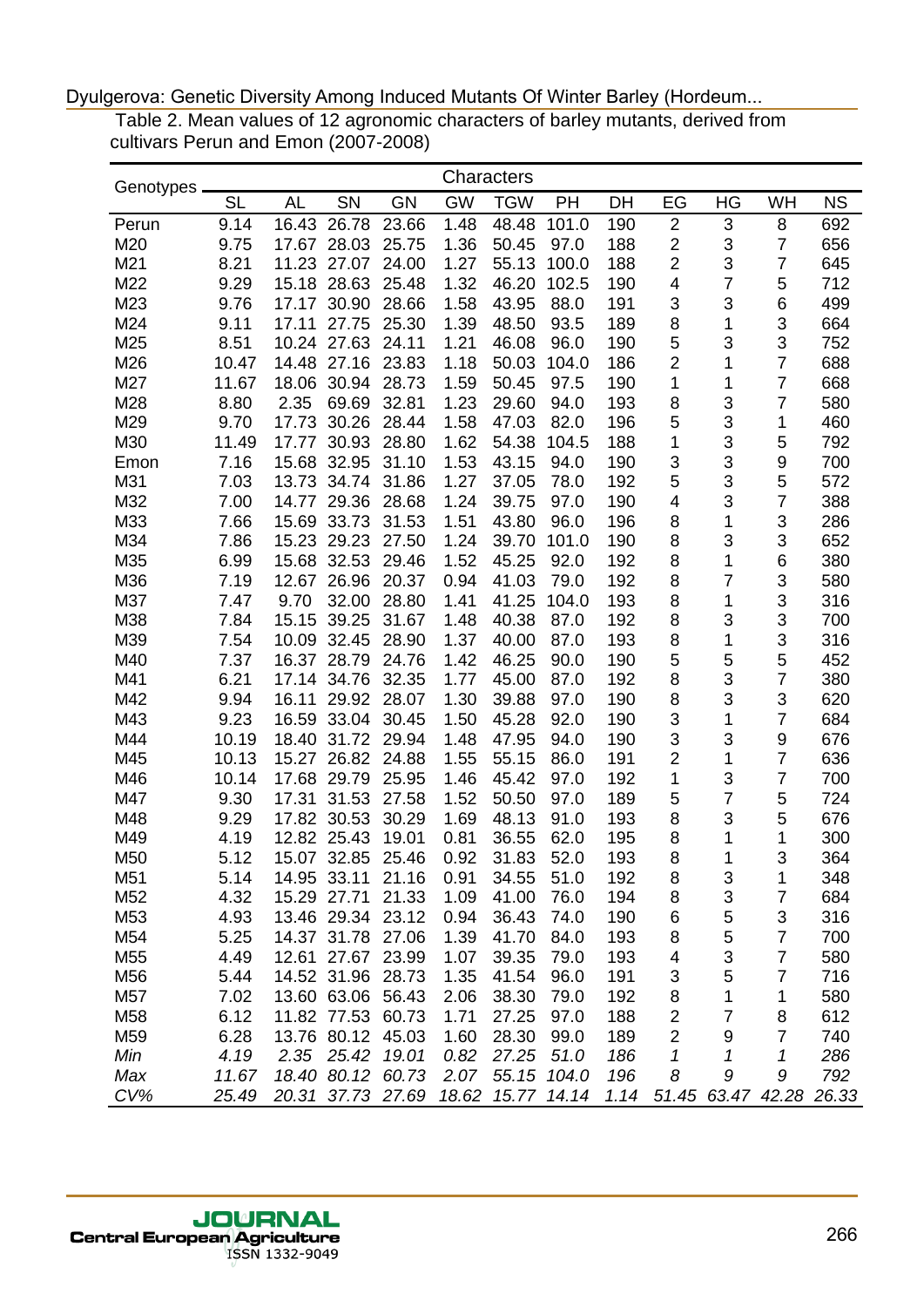| <b>Characters</b>      | PC <sub>1</sub> | PC <sub>2</sub> | PC <sub>3</sub> |
|------------------------|-----------------|-----------------|-----------------|
| Eigenvalues            | 4.197           | 2.824           | 1.515           |
| Proportion of variance | 34.976          | 23.534          | 12.628          |
| Cumulative variance    | 34.976          | 58.510          | 71.138          |
|                        |                 | Factor loadings |                 |
| <b>SL</b>              | 0.739           | $-0.276$        | 0.314           |
| AL                     | 0.406           | $-0.437$        | 0.244           |
| <b>SN</b>              | 0.002           | 0.959           | 0.116           |
| <b>GN</b>              | 0.167           | 0.861           | 0.410           |
| <b>GW</b>              | 0.567           | 0.353           | 0.681           |
| <b>TGW</b>             | 0.623           | $-0.684$        | 0.175           |
| <b>PH</b>              | 0.787           | 0.111           | 0.075           |
| <b>DH</b>              | $-0.706$        | $-0.105$        | 0.355           |
| EG                     | $-0.778$        | $-0.026$        | 0.259           |
| HG                     | 0.189           | 0.491           | $-0.566$        |
| <b>WH</b>              | 0.677           | 0.159           | $-0.322$        |
| <b>NS</b>              | 0.729           | 0.109           | $-0.242$        |

Table 3. Principal Component analysis of barley mutants, derived from cultivars Perun and Emon

multi-rowed mutant with high grain weight per a spike. High positive values for PC1 and PC3 had М27 and М30, derived from Perun and М48 from Emon. This mutants could be use in yield improvement, as a combination of high grain weight per a spike and high spike number per  $1m^2$  in one genotype is desirable in barley breeding.

The dendrogram of the evaluated barley mutants is presented in Figure 3. Forty mutants and their parent varieties were grouped into four clusters at a distance of 15 units. Cluster I included four multi-rowed mutants - М59, М58, М57 derived from Emon and М28 from Perun. Claster II has the tree mutants belong to var. zeocritum having short spike, short stature and low productivity. The Claster III which comprised 23 mutants and parent variety Emon was the largest cluster. Cluster IV consisted 10 mutants – М26, М21, М29, М45, М27, М43, М30, М46, М44, М20 and parent variety Perun belonging to the var. nutans. This cluster had mutants with maximum in weight of 1000 grains, spike number per 1m<sup>2</sup>, field resistance to Erysiphe graminis and Helminthosporium gramineum, winter hardiness (Table 4).

Observations from cluster mean suggested that none of the clusters contained genotypes with all the desirable traits, which could be directly selected and utilized. Interestingly, most of the minimum and maximum cluster means were distributed in relatively distant clusters. The hybridisation between genotypes of different clusters is necessary for the development of desirable genotypes. Recombination breeding between genotypes of different clusters has also been suggested by Sharma et al. (1998) and Bose and Pradhan (2005). Members of cluster having high genetic distance might be produce superior segregants. The production of transgressive variants by hybridization of mutants has earlier been reported (Maluszynski et al., 1991; Misra, 1995).

Separation of mutants from parent cultivars shows effect of used mutagens in creating genetic diversity. All results mentioned suggest that the diversity present in this mutant barley collection represents a good base for improving existing barley cultivars for some individual traits. Using induction mutation, similar improvements in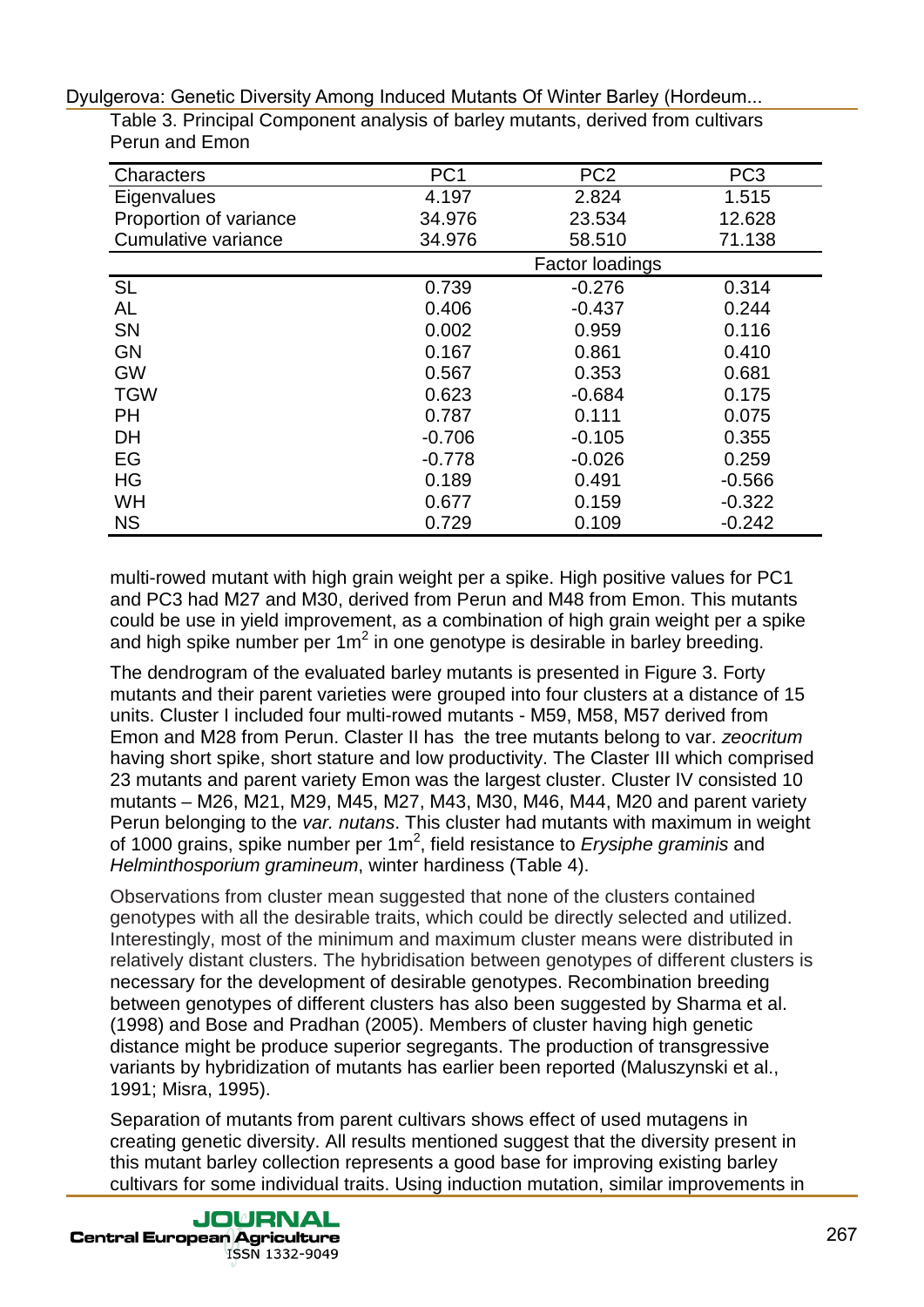

Figure1. Scatter diagram for PC1 and PC2 in 40 barley mutants

**JOURNA** Central European Agriculture ISSN 1332-9049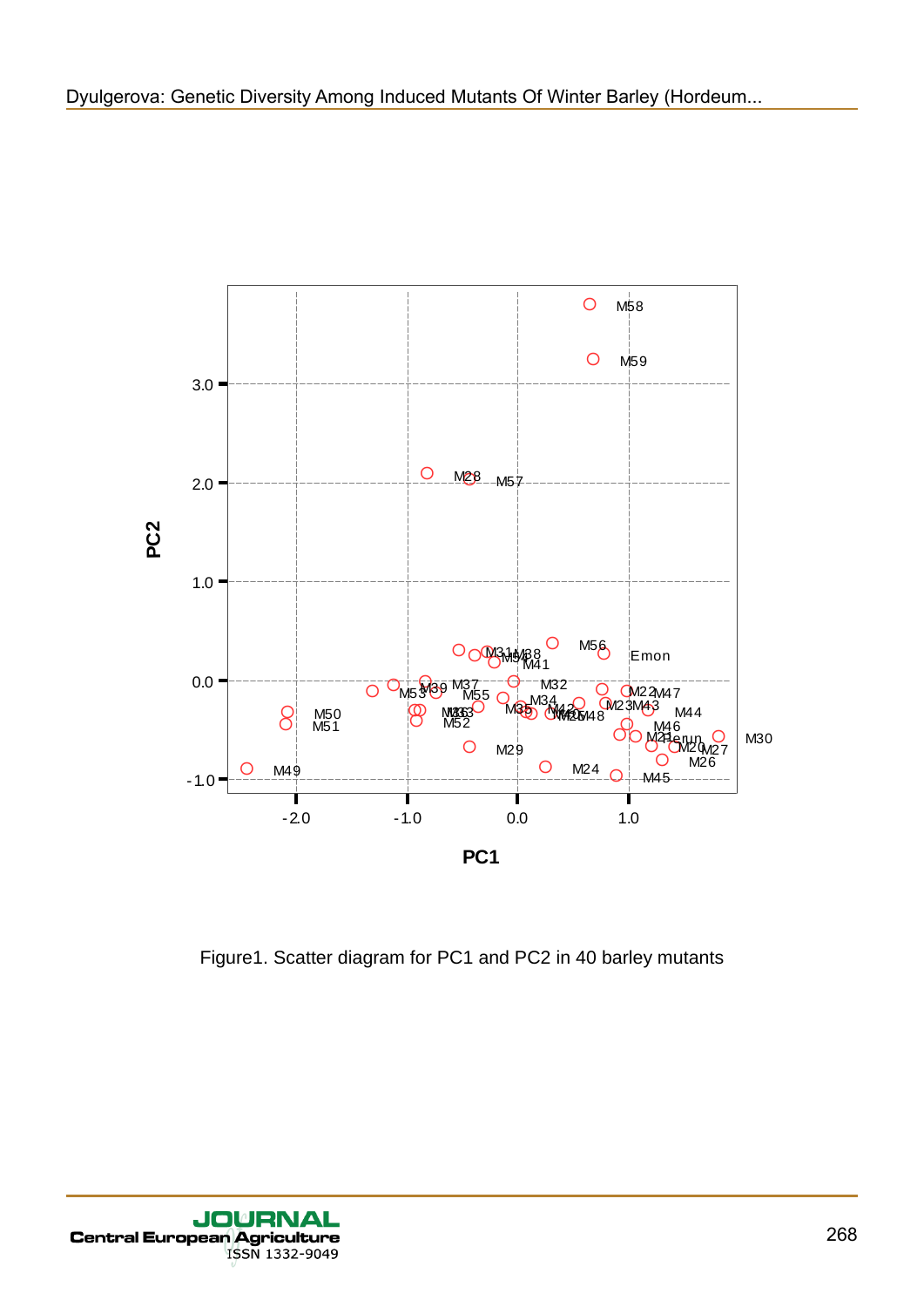

Figure 2. Scatter diagram for PC1 and PC3 in 40 barley mutants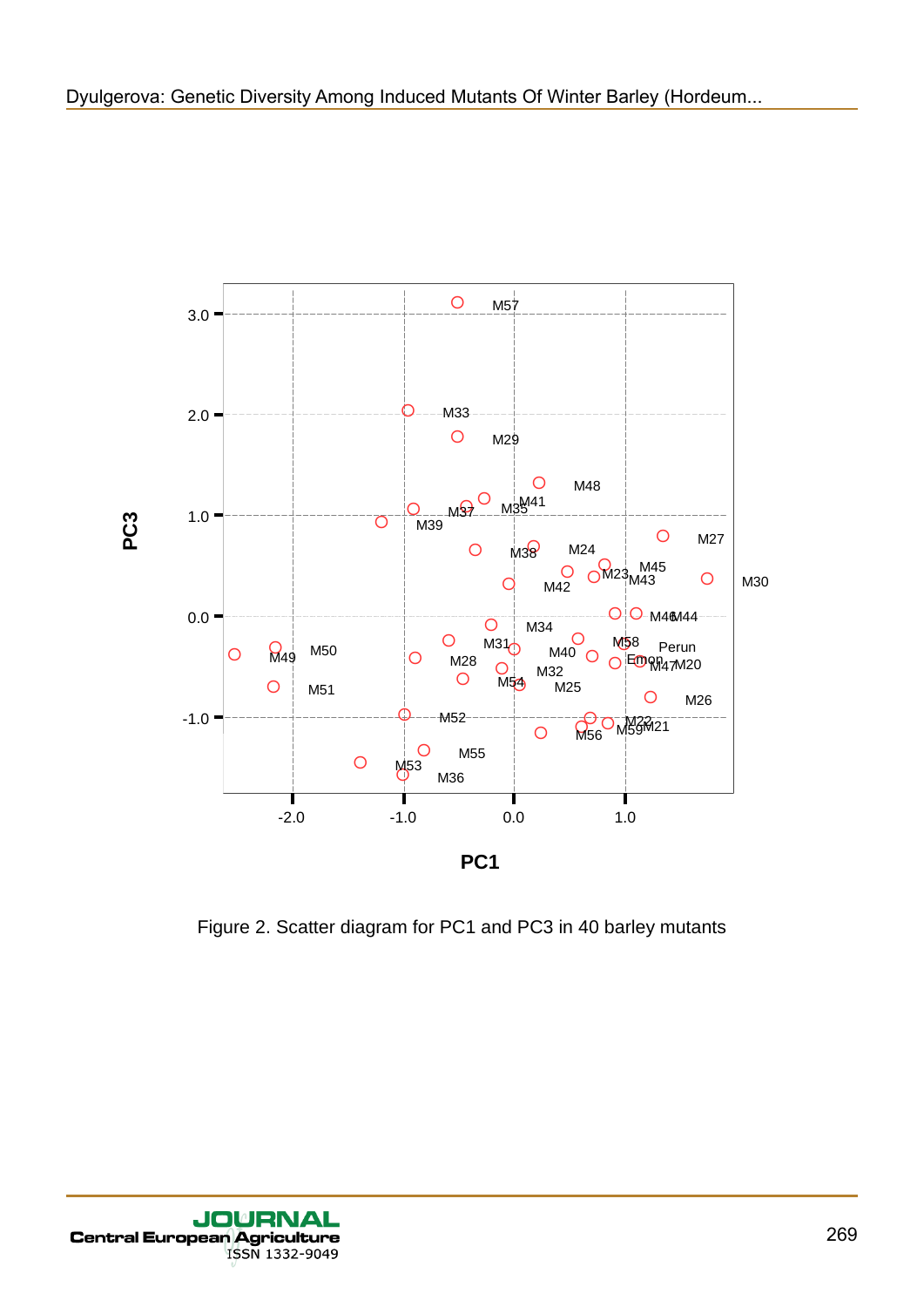

Figure 3. Dendrogram base on 12 agronomic traits of barley mutants derived from cultivars Perun and Emon (2007-2008)

Table 4. Cluster mean of 12 agronomic characters of barley mutants, derived from cultivars Perun and Emon (2007-2008)

|                                                     | <b>Cluster</b> |        |         |        |
|-----------------------------------------------------|----------------|--------|---------|--------|
| Characters                                          | $1/4/*$        | II/3/  | III/24/ | V/11/  |
| Spike length (cm)                                   | 7.05           | 4.82   | 7.37    | 10.02  |
| Awn length (cm)                                     | 10.38          | 14.28  | 14.73   | 16.43  |
| Spikelet number per a spike                         | 72.60          | 30.46  | 30.89   | 29.38  |
| Grain number per a spike                            | 48.75          | 21.88  | 27.52   | 26.78  |
| Grain weight per a spike (g)                        | 1.65           | 0.88   | 1.36    | 1.46   |
| 1000 grains weight (g)                              | 30.86          | 34.31  | 42.87   | 49.69  |
| Plant height (cm)                                   | 92.25          | 55.00  | 90.00   | 96.45  |
| Days to heading                                     | 190.50         | 193.33 | 191.67  | 189.45 |
| Susceptibility to Erysiphe graminis (scale 9-1)     | 5.00           | 8.00   | 6.38    | 2.00   |
| Susceptibility to Helminthosporium gramineum (scale |                |        |         |        |
| $9-1)$                                              | 5.00           | 1.67   | 3.42    | 2.27   |
| Winter hardiness (scale 1-9)                        | 5.75           | 1.33   | 5.04    | 7.18   |
| Spike number per 1m <sup>2</sup>                    | 628.00         | 337.33 | 555.25  | 666.91 |

\* Figures in parentheses indicate number genotypes included in cluster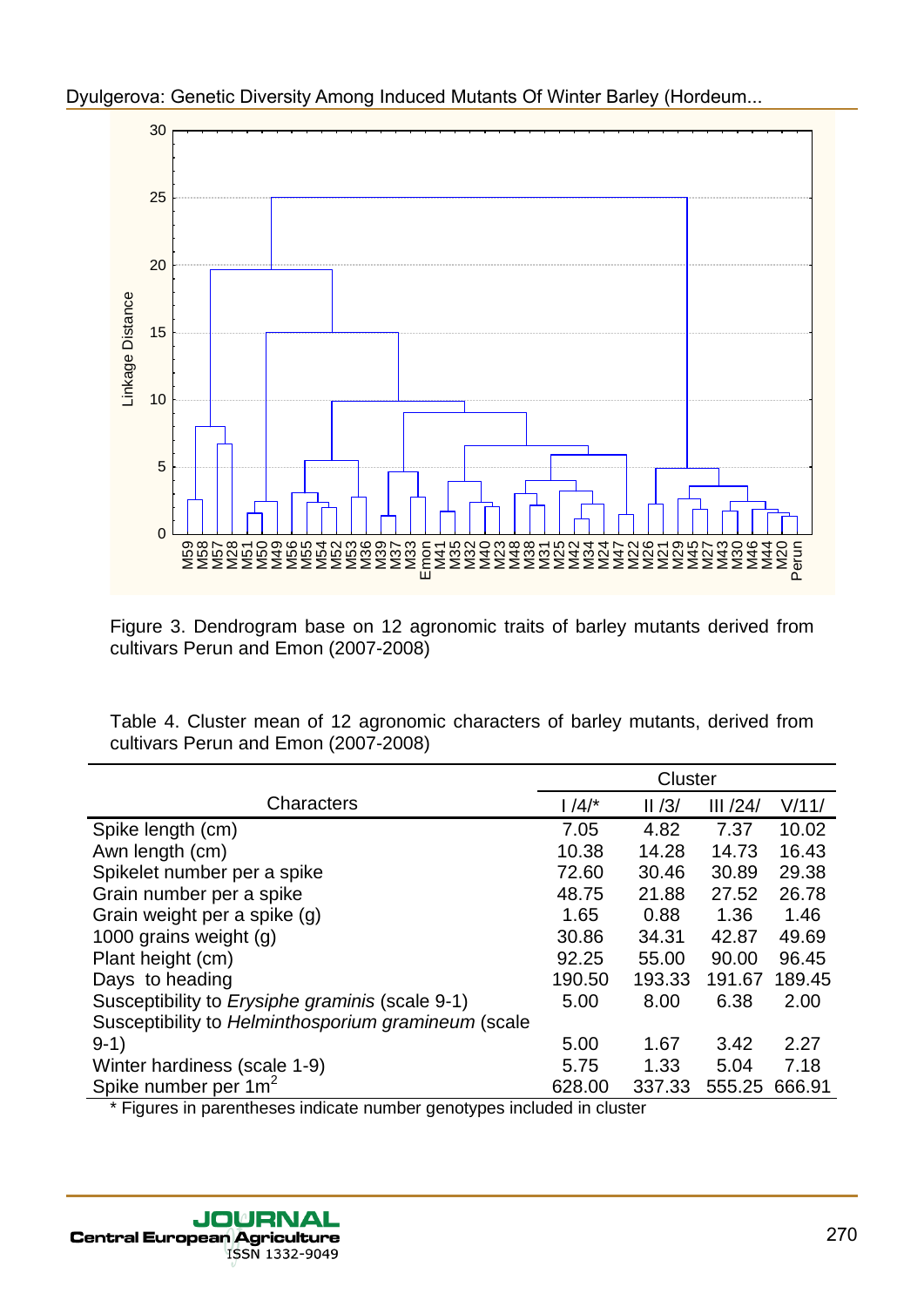the agronomic characters of barley were reported (Gomez-Pando et al., 2009; Lundqvist, 2009; Molina-Cano et al., 2003).

Among 12 traits under study, a considerable diversity was observed for plant height, spike length, number of tillers/1m<sup>2</sup>, winter hardiness and 1000 grain weight. Chand et al. (2008) reported high diversity for number of grains per spike and grain yield per plant in elite barley lines. At the same time, Abebe et al. (2008) studied the diversity of the Ethiopian barley germplasm through morphological traits and found a considerable diversity for days to heading, days to maturity, biomass, plant height and 1000-grain weight.

Of particular interest for barley breeding are mutants with improve winter hardiness and disease resistance. Resistance to PM, HG and higher winter hardiness needs to be reconfirmed. Additional tests are required to determine the number of resistance genes present in the mutants and to study their allelism to known genes.

#### **Conclusions**

The multivariate methods applied revealed considerable genetic diversity for important agronomic traits of mutants derived from the winter barley cultivars Perun and Emon. Plant height, spike length, number of tillers/1 $m<sup>2</sup>$ , winter hardiness and 1000 grain weight were observed to be the major contributors to the genetic diversity. Considering agronomic performance the mutants М48, М27 and М30 these genotypes might be selected as promising genotypes for future hybridization program.

#### References

- Abebe, T., Leon, J., Bauer, A., (2008). Morphological variation in Ethiopian barley germplasm (Hordeum vulgare L.). Universitatbonn, 15, 112.
- Chandra, R., Pradhan, S.K., Singh, S., Bose, L.K., Singh O.N., (2007) Multivariate Analysis in Upland Rice Genotypes. World Journal of Agricultural Sciences 3 (3), 295-300.
- Bose, L.K. and Pradhan, S.K. (2005) Genetic divergence ion deepwater rice genotypes. J.Central Euro. Agric.6(4): 635-640
- Chand, N., Vishwakarma, S.R., Verma, O.P., Kumar, M. (2008). Worth of genetic parameters to sort out new elite barley lines over heterogeneous environments. Barley Genet. Newsletter. 38:10-13.
- Gomez-Pando, L., Eguiluz, A., Jimenez, J., Falconí, J. (2009) Barley (Hordeun vulgare) and kiwicha (Amaranthus caudatus) improvement by mutation induction in Peru. In: Induced Plant Mutations in the Genomics Era**,** Q.Y.Shu (Ed.) Food and Agriculture Organization of the United Nations, Rome, 330-332.
- Kumar, S., Dubey, D.K., (2003) Genetic diversity among induced mutants of grasspea (Lathyrus sativus L.) Lathyrus Lathyrism Newsletter, 3, 15-17.
- Lundqvist U. (2009) Eighty Years of Scandinavian Barley Mutation Genetics and Breeding Q.Y. Shu (ed.), Induced Plant Mutations in the Genomics Era. Food and Agriculture Organization of the United Nations, Rome, 39-43.